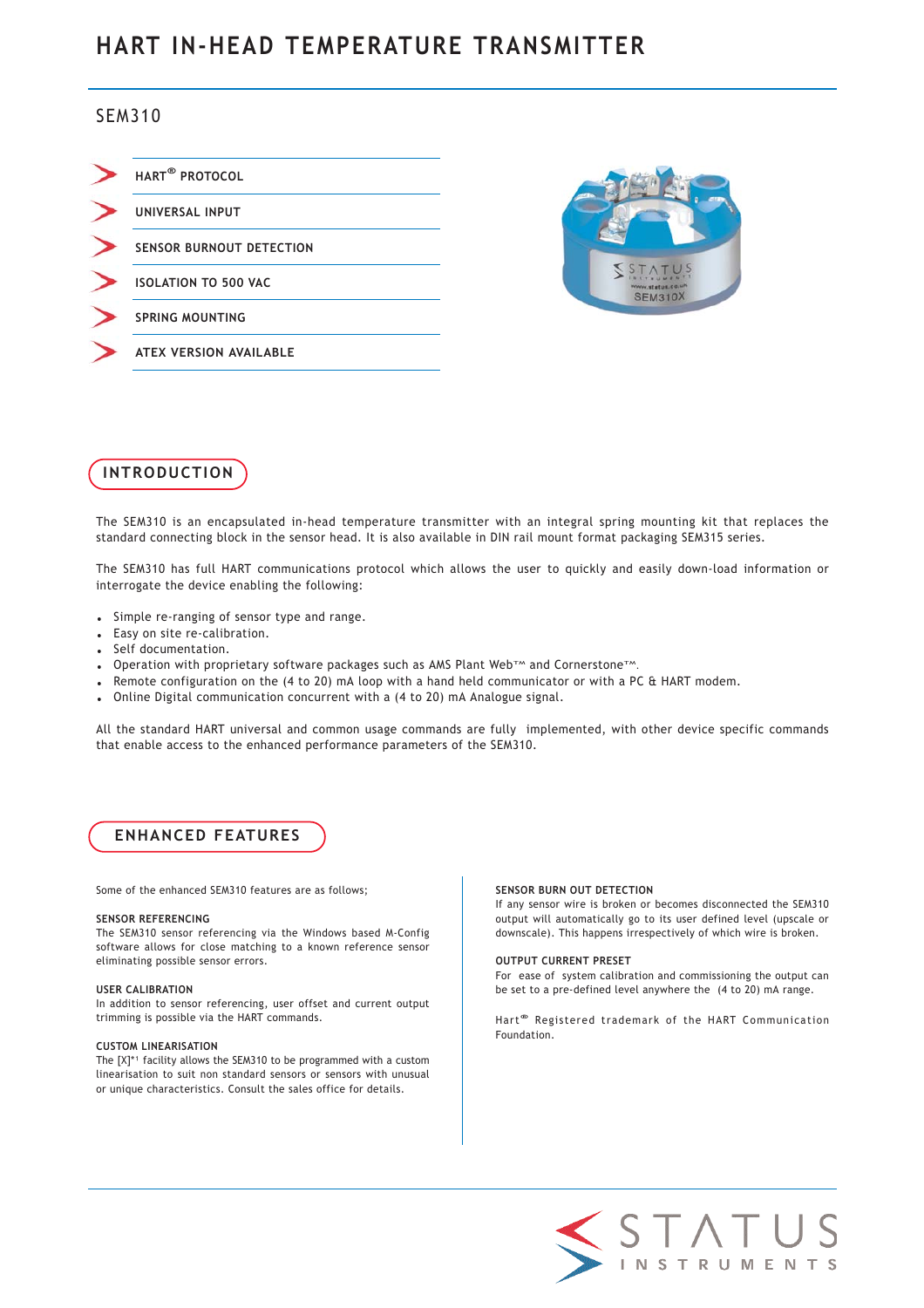# **SPECIFICATIONS @20°C**

| Input Types                      |             | Pt100, Thermocouple, mV              |
|----------------------------------|-------------|--------------------------------------|
|                                  |             |                                      |
|                                  |             | or Slidewire. (Ni100, via            |
|                                  |             | $Custom[X]^*$ <sup>1</sup> facility) |
| Time Constant (Filter off)       |             | $0.5$ s (to 90 % of final value)     |
|                                  |             | Filter Factor Off/selectable         |
|                                  |             | hetween $1 \times$ and $32 \times$   |
|                                  |             |                                      |
|                                  |             | or Adaptive                          |
| Warm-up Time                     |             | 120 s to full accuracy               |
| Input/Output Breakdown Isolation |             | 500 VAC tested to 3000 VAC           |
| Re-calibration Interval          |             | 1 year, to maintain accuracy         |
|                                  |             | to published specification.          |
|                                  |             | 5 years, to maintain accuracy        |
|                                  |             |                                      |
|                                  |             | to less than twice published         |
|                                  |             | specification.                       |
| <b>FNVIRONMENTAL</b>             |             |                                      |
| <b>Operating Range</b>           |             | $(-40 \text{ to } 85)$ °C            |
| Storage Temperature              |             | $(-50 \text{ to } 85)$ °C            |
| Humidity Range                   |             | $(0 to 95)$ % (non condensing)       |
|                                  |             |                                      |
| <b>APPROVALS</b>                 |             |                                      |
|                                  |             |                                      |
| <b>FMC</b>                       |             | BS EN61326;1998                      |
| Hazardous Area                   | <b>ATFX</b> | II1GFFxia IICT4-T6                   |
|                                  |             | <b>II3GEExia IICT6</b>               |
|                                  |             |                                      |

**OUTPUT**



FM FM3610-IS/I/1/ABCD/T4

250 Ω minimum loop load. Supply voltages over 30 V a minimum loop load of 500  $\Omega$  is

necessary.

Maximum 21.5 mA

transmitter

Maximum Output Load  $[(Vsupplv-10)/21.5]$  KΩ,

Burnout Levels Low 3.75 mA, High 21.5 mA Input Out of Range Low 3.8 mA, High 20.5 mA Output Range (4 to 20) mA, Min. 3.75 mA,

 $\text{Accuracy}$   $\pm 5 \, \mu\text{A}$ <br>Thermal Drift  $\text{1 }\mu\text{A}$   $\text{C}$ Thermal Drift Supply Voltage (10 to 40) VDC Supply Voltage Effect 0.2 µA/V

Hart TrimDac function available.

#### **ENCLOSURE**

Material ABS<br>Flammability SEI UL94-V0 Flammability Spring Mounting Free kit with each

#### **MECHANICAL** Weight 43g

**Pt100 (RTD) 2, 3 OR 4 WIRE** Sensor Range (-200 to -850) °C Minimum Span<br>Linearisation

**INPUT SENSORS & RANGES**

Max Lead Resistance 50  $\Omega$  per leg

Basic Measurement Accuracy\*<sup>2</sup> 0.01 % FRI\*<sup>3</sup>  $\pm$  0.07 % rdg RTD Excitation Current (300 to 500) µA RTD Excitation Current Thermal Drift Zero 0.008 °C/°C Span 0.01 %/°C

[18 to 390 Ω]

BS EN 60751/BS 1904/DIN 43760/ JIS1604/CUSTOM [X]\*1

(balanced for 3 wire)

Minimum span °C

IEC 584-1

0.5 °C (whichever is greater)

range (-40 to 85) °C

(Larger values can be accommodated with an

### **THERMOCOUPLE**

| Iype   | Range C         | Mın |
|--------|-----------------|-----|
| Type K | -200 to 1370    | 50  |
| Type J | $-200$ to 1200  | 50  |
| Type T | -210 to 400     | 25  |
| Type R | -10 to 1760     | 100 |
| Type S | $-10$ to $1760$ | 100 |
| Type E | -200 to 1000    | 50  |
| Type L | -100 to 600     | 25  |
| Type N | -180 to 1300    | 50  |
| Others | Custom*1        |     |

Linearisation BS EN 60584-01/BS 4937/

Basic Measurement Accuracy\*<sup>2</sup> 0.04 % FRI<sup>\*3</sup> ± 0.04 % rdg or

Cold Junction  $\pm 0.5$  °C tracking 0.05 °C/°C

Thermal Drift Span 0.01 %/°C

**MILLIVOLTS** Input Voltage source Range (-10 to 75) mV Characterisation Linear, Custom [X]\*1 Minimum Span 5 mV<br>Basic Measurement Accuracy\*<sup>2</sup>  $\pm$  10 µV  $\pm$  0.07 % rdg Basic Measurement Accuracy\*<sup>2</sup> Input Impedance 10 MΩ<br>Thermal Drift Zero 0.1 μV/°C Thermal Drift Span 0.01 %/°C

#### **SLIDEWIRE**  Input 3 wire potentiometer

Resistance Range (10 to 390)  $\Omega$  end to end

|                                          |                  | external resistor)             |
|------------------------------------------|------------------|--------------------------------|
| Range                                    |                  | (0 to 100) %                   |
| Characterisation                         |                  | Linear, Custom [X]*1           |
| Minimum Span                             |                  | 5 % of FRI*3                   |
| Thermal Drift                            | Zero             | $0.005$ % of Span/ $\degree$ C |
|                                          | Span             | $0.01 \%$ /°C                  |
| Basic Measurement Accuracy* <sup>2</sup> | $0.1 %$ of FRI*3 |                                |

#### \*NOTES:

- 1. Customer linearisation is available pre-programmed at the factory, contact sales office for details.
- 2. Basic Measurement Accuracy includes the effects of calibration, linearisation and repeatability.
- 3. FRI = Full Range Input

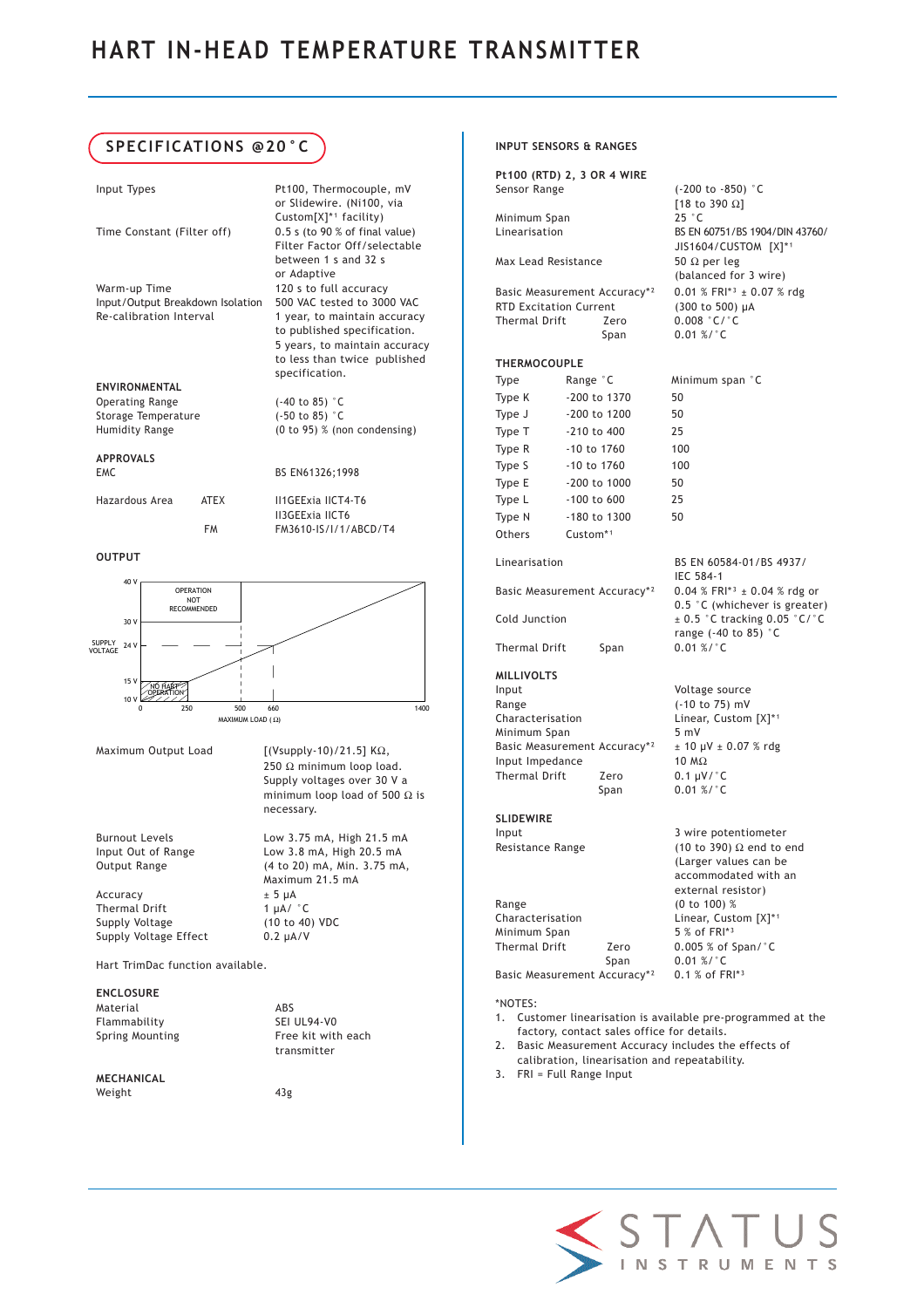#### **M-CONFIG SOFTWARE**

**COMMUNICATING WITH THE SEM310 HART TRANSMITTERS** The SEM310 can communicate digitally, concurrent with the analogue (4 to 20) mA output signal. This can be achieved in a number of ways namely:

- Proprietary hand held communicator.
- PLC's, DCS's etc with HART interface.
- PC Computers using M-Config and a HART modem.

#### **COMMUNICATING WITH A HAND HELD COMMUNICATOR**

The SEM310 will communicate with any proprietary HART communicator and access to all universal commands is available from the communicator. In order to access all the parameters available, the communicator must have the correct HART Device Description (DD) installed.

#### **COMMUNICATING WITH PLC'S OR DCS'S**

Any system that supports HART field devices using such software packages as AMS-Plant Web™ or Cornerstone™ will communicate with the SEM310 enabling access to advanced system features such as self documentation and diagnostics. The correct DD must be installed for full access to all parameters.

#### **COMMUNICATION WITH A PC**

Communication with a PC is easily accomplished by using the HART modem supplied with the communications kit, and M-Config software. M-Config is the menu-driven software product from Status Instruments which runs under Windows 95, 98, Win 2000, Win XP or NT and enables the following functions to be quickly and easily performed:

- Change sensor type, range, select burnout direction, filter(damping), factor.
- Set tag numbers, assembly numbers, calibration details, messages etc.
- Print or save to file all relevant documentary information.
- Read next calibration date.
- Perform basic calibration (TrimDac, user offset).
- Monitor sensor status and read transmitter diagnostics.
- Real-time reading of process variable.
- Supports up to 15 devices in multi-drop mode.

M-Config software is very 'User-friendly' and can be used immediately without extensive training. The user is guided through a series of simple menu screens where the information is clearly and logically represented. It is available as a free download on www.status.co.uk

#### **MULTIDROP HART**

As well as operating in standard mode the SEM310 supports HART Multidrop mode whereby up to 15 devices can be connected to the same pair of wires enabling full digital functionality with each device.



\*In multi-drop mode the current output is set at 4 mA.



(All dimensions in mm)

M4 Spring loaded fixing and screws (supplied)

**CONNECTIONS**

**MECHANICAL DETAILS**



**HAZARDOUS AREA** 

### **SEM310X TRANSMITTER**